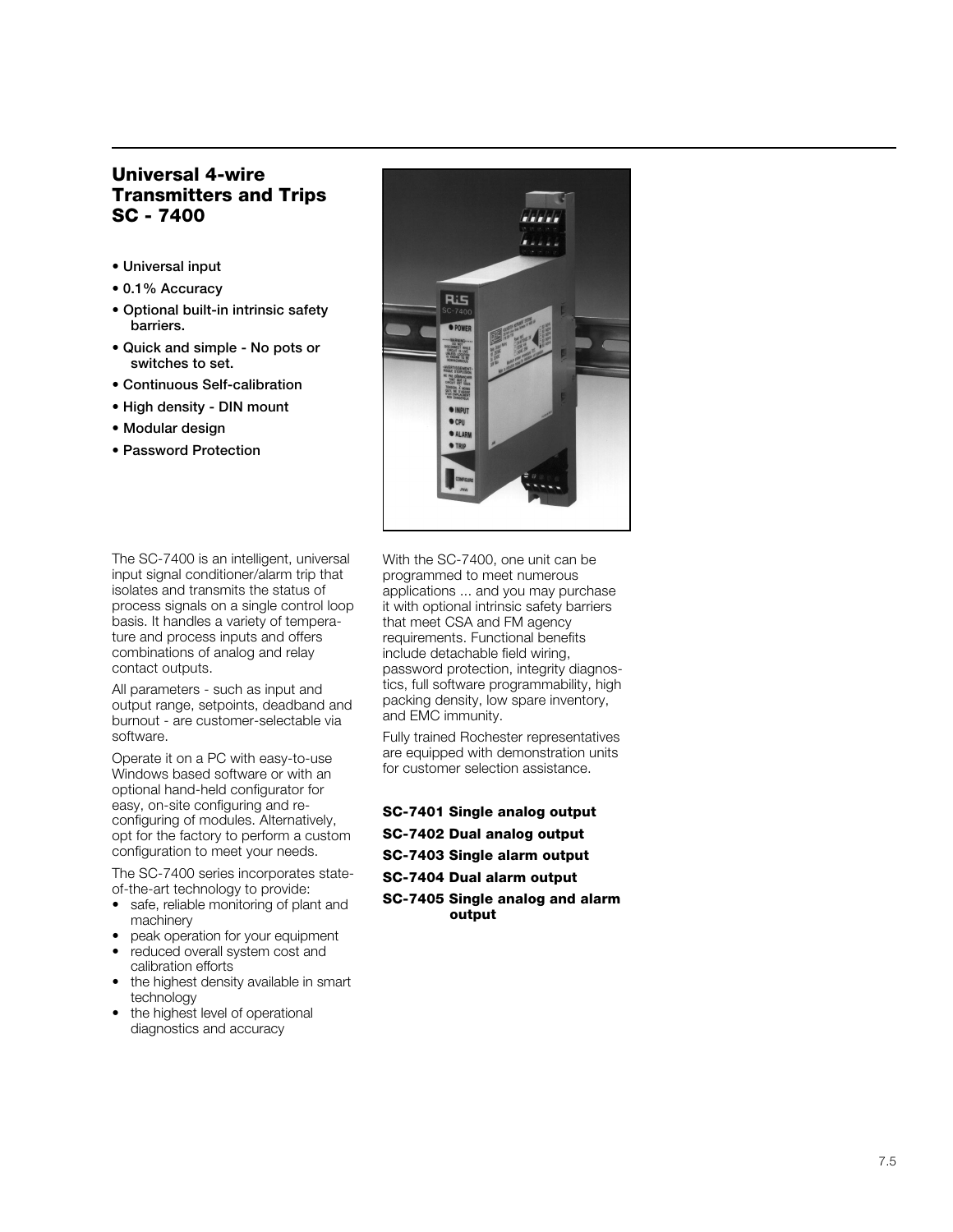# **Signal Conditioning ROCHESTER**

## **Specifications**

**Indicators** Power Green LED<br>
Input sensor Green LED Green LED (on  $=$  OK) Module Operation Green LED (on = OK) Alarm 1 Red LED (on = alarm)<br>Alarm 2 Red LED (on = alarm)  $Red$  LED (on  $=$  alarm)

## **Power Supply**

Jumper selectable for 24V DC, 48V DC, 110V DC, 120V AC 50/60 Hz nominal.

#### **Input Signals**

#### **DC Volt (Non IS Models only):**

0 to 1V, 0 to 5V, 0 to 10V, 1 to 5V, 0 to XV (special factory configuration X=20 to 200V (30 V maximum for CSA))

**DC Current (Non IS Models only):** 0 to 1 mA, 0 to 5mA, 1 to 5mA, 0 to 10mA, 0 to 20 mA, 4 to 20 mA, 10 to 50 mA, 0 to 5 mA Bipolar, 0 to 10 mA Bipolar

#### **DC mV (All models):**

-15 to +85 mV absolute operating range. Zero and span may be set anywhere within range. 4 mV minimum span.

#### **T/C (All models):**

Software configurable for linearized or non-linearized output

**Ohms - 3 or 4 wires (All models):** 0 to 500  $\Omega$  absolute operating range.

Zero and span may be set anywhere within range. 50  $\Omega$  minimum span **RTD (All models) - 2, 3 or 4 wire, 3**

# **wire differential for Pt and Ni RTD, 2 wire only for Cu RTD:**

100 Ω Pt  $\alpha$  = 0.003850, -200 to +850°C, Min span 50°C 100 Ω Pt  $\alpha$  = 0.003916, -200 to +850°C, Min span 50°C 100 Ω Pt  $\alpha$  = 0.003923, -200 to +650°C, Min span 50°C 120  $\Omega$  Ni, -80 to +320°C, Min span 50°C

10  $\Omega$  Cu, -200 to +260°C, Min span 460°C

**Slidewire (Non IS Models only):** May be configured for 500 to 5000  $\Omega$ span based at zero ohms

#### **Input Accuracy:**

|            | mV: $\pm 0.02\%$ of reading $\pm 0.005$ mV,<br>Linear with input |
|------------|------------------------------------------------------------------|
| $\sqrt{ }$ |                                                                  |

- V:  $\pm 0.05\%$  of reading  $\pm 0.6$  mV, Linear with input
- mA:  $\pm 0.05\%$  of reading  $\pm 3.0 \mu$ A, Linear with input
- T/C: Accuracy listed in table plus cold junction error

| T/C Type     | Range °C     | Accuracy            | Min/Max Span $\pm$ °C |
|--------------|--------------|---------------------|-----------------------|
| $NIST - J$   | -180 to 760  | $\pm 0.3^\circ$ C   | 110 to 940            |
| NIST - K     | -180 to 1300 | $\pm 0.5^{\circ}$ C | 140 to 1480           |
| NIST-E       | -150 to 1000 | $\pm 0.3^\circ$ C   | 90 to 1150            |
| NIST - R     | 0 to 500     | $±1.0^{\circ}$ C    | 450 to 1600           |
|              | 500 to 1600  | $\pm 0.7^\circ$ C   |                       |
| NIST - S     | 0 to 500     | $±1.0^{\circ}$ C    | 480 to 1600           |
|              | 500 to 1600  | ±0.7 C              |                       |
| NIST - T     | -200 to 0    | $+0.4^\circ C$      | 160 to 600            |
|              | 0 to 400     | $\pm 0.3^\circ$ C   |                       |
| NIST - B     | 300 to 500   | $\pm 2.0^\circ$ C   | 650 to 1500           |
|              | 500 to 1800  | $±1.0^{\circ}$ C    |                       |
| $BS^*$ - $N$ | 0 to 800     | $\pm 0.3^\circ$ C   | 140 to 1300           |
|              | 800 to 1300  | $\pm 0.5^{\circ}$ C |                       |
| $DIN - J$    | -200 to 900  | $\pm 0.3^\circ$ C   | 110 to 1100           |
| $DIN - T$    | -200 to -100 | $\pm 0.4^{\circ}$ C | 160 to 800            |
|              | -100 to 600  | $\pm 0.3^\circ$ C   |                       |

#### \* British Standard

**Cold Junction Error:** ±0.5° C

**Non-Linearized T/C:**

±0.02% of reading ±0.005 mV plus cold junction accuracy

#### **Analog output signals**

| Software configurable<br>current outputs: |                         | Voltage outputs configurable<br>through software and external<br>terminal block wire jumper: |                       |  |
|-------------------------------------------|-------------------------|----------------------------------------------------------------------------------------------|-----------------------|--|
| Range                                     | Max load                | Range                                                                                        | Impedance             |  |
| $0 - 1mA$                                 | 1600 k $\Omega$         | $0 - 1V$                                                                                     | $1 \text{ k } \Omega$ |  |
| $0 - 5$ mA                                | $3200 \text{ k }\Omega$ | $0 - 5V$                                                                                     | $1 \text{ k } \Omega$ |  |
| $0 - 10$ mA                               | 1600 k $\Omega$         | $1 - 5V$                                                                                     | $1 \text{ k } \Omega$ |  |
| $0 - 20$ mA                               | $800 \Omega$            | $0 - 10V$                                                                                    | $1 \text{ k } \Omega$ |  |
| $4 - 20$ mA                               | $800 \Omega$            |                                                                                              |                       |  |

## **Relay output**

Contact Rating (trip outputs): 3A, 250V AC resistive or 3A, 30V DC, 30W max., SPDT Trip Range: 0.5 to 100% of span in 0.15% increments Deadband: 0 to 20% of span in 1% increments **Analog Output Accuracy:**

0 to 5mA, 0 to 5V, 1 to 5V output ranges: ±0.1% of span, all other analog output ranges: ±0.05% of span **Tracking Accuracy (SC-7402 only):** 4 to 20 mA ±0.5% max - others ±1%

typical **Trip Output Accuracy:**

±0.01% of span

## **Functional Characteristics Analog Output Step Response:**

For a step of 0 to 100% of span the 10 to 90% response time is less than 0.5 second. The response time from input change to 90% output change is less than 1 second.

# **Trip Output Step Response:**

For a step of 0 to 100% and the delay

set to zero the trip will occur within 0.5 second.

## **Input Impedance:**

T/C, mV: Greater than 2 M $\Omega$ mA:  $50 \Omega \pm 5\%$ <br>V:  $500 \text{ K}$  Ω + 500 K Ω ±5%

**RTD Excitation:**

#### 165 µA ± 10% **RTD Failure:**

Open Lead: Upscale

Shorted RTD: Downscale Sensor OK LED turned off with sensor failure. Failure defined as 5% over or under the selected input range or input channel out of range. Analog output configurable for either upscale or downscale burnout. Trip output configurable for alarm if sensor fails.

#### **T/C Burnout Current:** Less than 0.1 µA

# **T/C, mV, mA, V Failure:**

Sensor OK LED turned off with sensor failure. Failure defined as ±5% over or under the selected input range or input channel out of range. Analog output configurable for either upscale or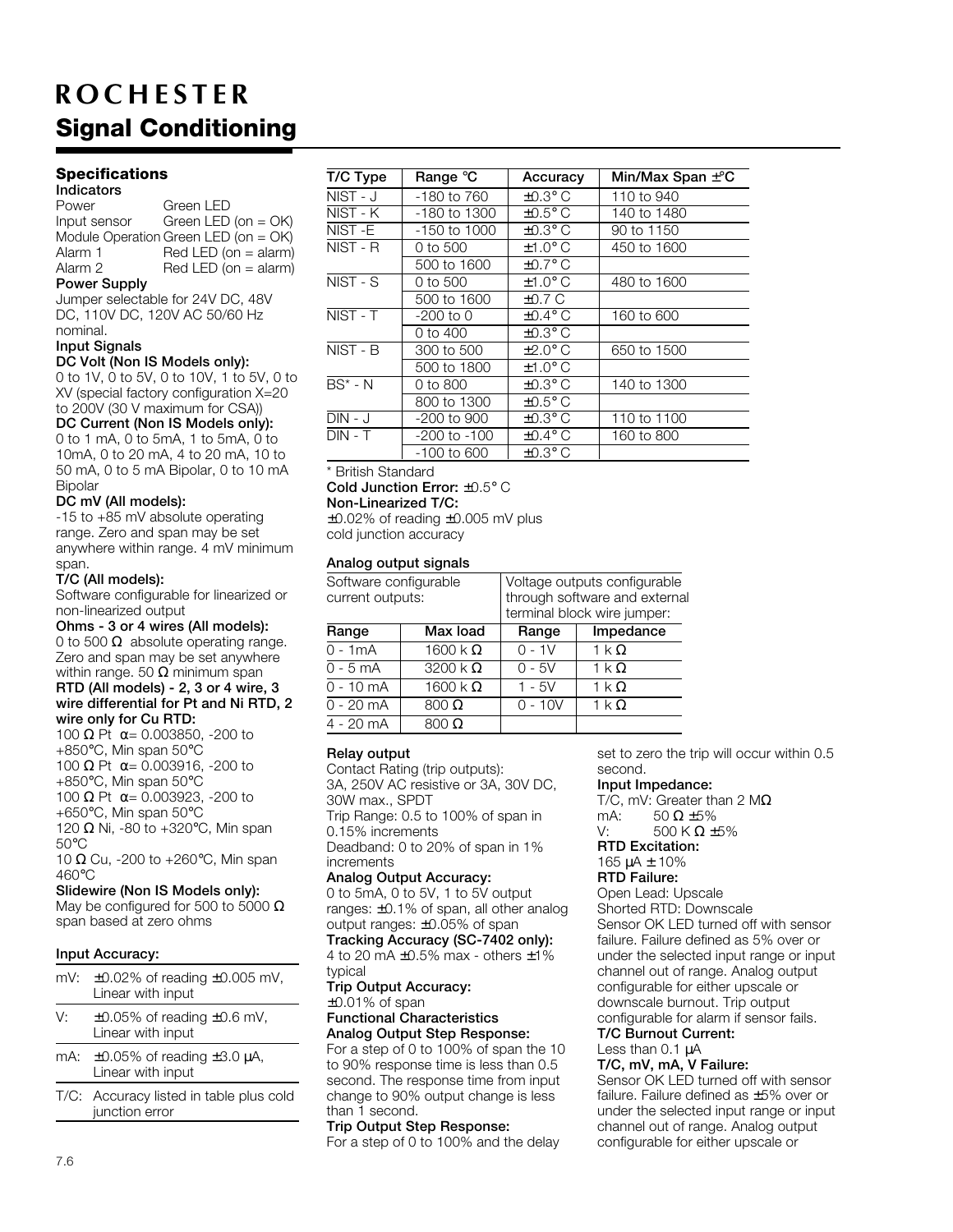downscale burnout. Trip output configurable for alarm if sensor fails. **Dielectric Strength:**

2.5kV AC 50/60 Hz from input to output/power/ground 1KV AC from power to output/ground 1kV AC between output and ground 1KV AC between analog and relay

outputs if applicable **Insulation Resistance:**

Less than 5 M  $\Omega$  at 500V DC after 1 minute

**Leakage Current:**

Less than 1 mA at 2500 VAC after 1 minute

#### **Long Term Stability:**

Less than 0.1% of span over 6 months

**Warm Up:**

Full accuracy within 5 minutes of power applied

#### **Power Consumption:**

- DC: Nominal 2.5 W with one transmitter or trip output (transmitter output at 20 mA or relay on). Nominal 3.0 W with two outputs (same conditions)
- 120V AC, 50/60Hz: Nominal 4 VA at a leading power factor

## **Weight: 0.18 lbs (0.4 Kg)**

*Specifications subject to change without notice.*

# **Operating Influences**

# **Input Reference Conditions:**<br>mV: 0 to 10 mV mV: 0 to 10 mV<br>T/C: 0 to 200 °C

 $T/C: 0$  to 200 °C "J"  $T/C$ <br>RTD: 0 to 200 °C 100  $\Omega$  F  $0$  to 200 °C 100 Ω Platinum Ohm:  $0$  to 100  $\Omega$ 

### **Analog Output Reference Condition:** 4 to 20 mA, 250  $\Omega$  load

**Ambient Temperature:**

Nominal: 23 ±1°C<br>Operating Range: -20 to +70°C Operating Range: -20 to +70°C<br>Storage Range: -40 to +85°C Storage Range: Effect on Accuracy: ±0.005%/°C max. For Current Input ±0.0075%/°C max. For Copper RTD Input ±0.01%/°C max. Effect on Cold Jct:  $\pm 0.015^{\circ}$ C/ $^{\circ}$ C max. **Relative Humidity:**

#### Range: 25 to 95% non-condensing Effect on Accuracy: <±0.075% of span

for a change in RH of 25 to 95% at 23 °C

#### **Vibration Effect:**

Range: A constant displacement of 1mm over the range of 5 to 15 Hz, and an acceleration of 5 m/s/s over the range of 15 to 150 Hz



Effect on Accuracy: <±0.05% of span Drop and Topple: <±0.05% of span **Common Mode Effect:** <120 dB at 120V AC 50/60 Hz **Normal Mode Effect:** <40 dB with peak to peak signal within maximum input range **Supply Voltage:** Nominal: 24V DC, 48 VDC,110 VDC, 120 VAC 50/60 Hz Range: <±15% Effect on Accuracy: <±0.05% of span over the range **Magnetic Field Effect:** <±0.05% of span at 0.5 mT, 50/60 Hz **Electromagnetic Susceptibility:** <±1% of span over the frequency range of 20 to 1000 MHz at a field strength of 10V/M <±2% of span over the frequency ranges of 50-55 MHz and 95-115 MHz at a field strength of 1V/M Tested to: IEC 801.3 Level 2 **SWC Protection:** Conforms to IEC 801-4 level 2 **ESD (electric discharge):** IEC801-2 level 3 (8kV), No permanent damage **Agency Approvals** Ordinary location: FM: FM3810 ANSI/ISA S82.01, S82.02, S82.03 CSA: C22.2 NO.142 Surge withstand capability: per CEI/IEC 801-4 level 2 **Intrinsic safety** Hazardous location: FM: FM-3610 Class 1, Div. 1, Groups A, B, C & D CSA: C22.2 NO. 157 Class 1, Div. 1, Groups A, B, C & D Division 2: FM: FM-3611

Class 1, Div. 2, Groups A, B, C &  $\Box$ 

CSA: C22.2 No. 213